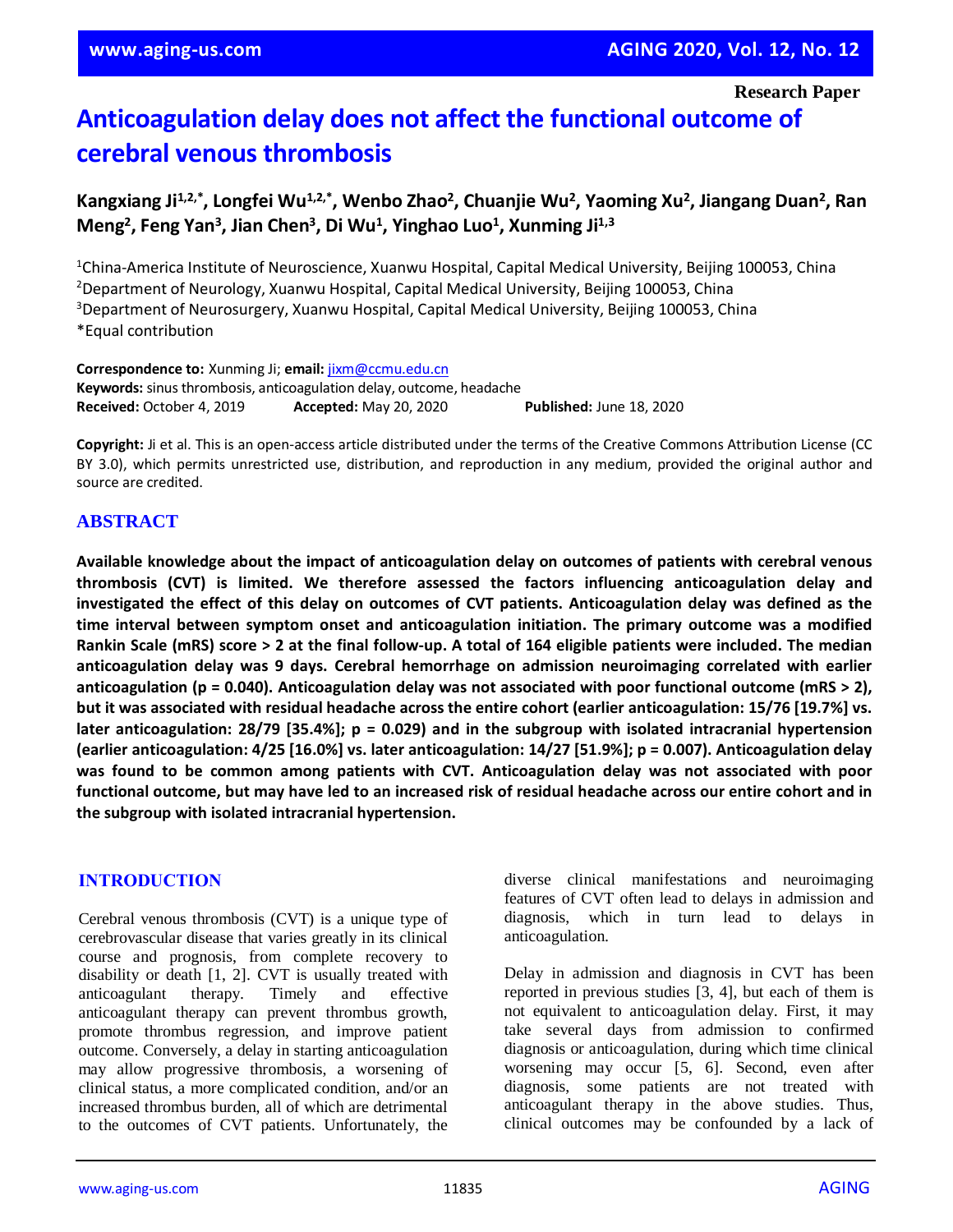uniform therapy. Additionally, the effect of anticoagulation delay on residual headache, as one of the most common sequelae specific to CVT, has not been evaluated.

In the present study, therefore, we sought to identify the potential variables that influence anticoagulation delay and to analyze the effects of this delay on outcomes in a large single-center cohort of patients with CVT. Of particular interest was the effect of anticoagulation delay on residual headache.

# **RESULTS**

Between January 2014 and July 2018, a total of 179 CVT patients were enrolled in the registry. Among them, 5 patients were excluded because of our inability to determine the day of onset due to an insidious clinical course and a history of chronic headache, while 10 patients less than 14 years old were also excluded. Therefore, the remaining 164 eligible patients who were treated initially with heparin and had valid information on anticoagulation delay were included in the present study. The median age of these patients was 35 years (interquartile range [IQR], 25-49), and 53% were female. The initial anticoagulation treatment was subcutaneous injection of low-molecular-weight heparin (LMWH) in 134 patients and intravenous unfractionated heparin (UFH) in 30 patients.

#### **Anticoagulation delay**

The median anticoagulation delay was 9 days (IQR, 4- 16). Earlier anticoagulation was associated with cerebral hemorrhage on admission neuroimaging (32/80 [40.0%] vs. 21/84 (25.0%);  $p = 0.040$ ). Coma (Glasgow Coma Scale  $[GCS]$  score  $\lt 9$  appeared to be more frequent in patients with earlier anticoagulation than later anticoagulation, but the difference did not reach statistical significance (12/80 [15.0%] vs 5/84 [6.0%]; p  $= 0.057$ ). There were no significant differences between patients with earlier anticoagulation and later anticoagulation with respect to gender, age, headache, papilledema, isolated intracranial hypertension (IIH) on admission, seizure, motor deficit, aphasia, mental disturbance, any parenchymal lesion, edema/infarct on admission neuroimaging, isolated cortical vein thrombosis, cancer, and central nervous system infections. Additional details are presented in Table 1.

#### **Association between anticoagulation delay and outcomes**

The median follow-up period was 25 months (IQR, 13- 42) in patients receiving earlier anticoagulation and 22 months (IQR, 15-29) in those receiving later anticoagulation. There was no significant difference in the follow-up period between the two groups ( $p =$ 0.167). The results of a multivariable logistic regression analysis of the primary outcome are summarized in Table 2. Coma (OR, 8.019; 95%CI, 1.437-44.754;  $p = 0.018$ ) was the only predictor of poor functional outcome (modified Rankin Scale [mRS] score > 2). Other factors, including the anticoagulation delay (OR, 1.270; 95%CI, 0.412- 3.915;  $p = 0.477$ ), were not independently associated with the primary outcome.

The relationship between anticoagulation delay and outcomes across the entire cohort are shown in Table 3. Persistent residual headache was significantly more frequent in patients receiving later anticoagulation  $(28/79 \mid 35.4\% \mid \text{vs} \mid 15/76 \mid 19.7\% \mid; \text{p} = 0.029)$ . No significant differences were found between the two groups for the primary outcome or secondary outcomes (visual deficit, late seizure, or neurologic deficit).

#### **Subgroup analysis**

In the subgroup exhibiting isolated intracranial hypertension on admission (53 patients), the rate of residual headache was significantly higher in the later than the earlier anticoagulation group (14/27 [51.9%] vs.  $4/25$  [16.0%]; p = 0.007). No differences were found in other outcomes between these two groups. In the subgroup exhibiting any parenchymal lesion on admission (104 patients) and the subgroup with coma at diagnosis (17 patients), no between-group differences were detected for the primary and secondary outcomes. Additional details are presented in Table 4.

# **DISCUSSION**

In the present study, we systematically investigated the impact of anticoagulation delay on outcomes of patients with CVT. Cerebral hemorrhage on admission neuroimaging was identified as predictive of earlier anticoagulation. Anticoagulation delay had no significant effect on long-term functional outcomes in CVT patients. However, the anticoagulation delay increased the risk of persistent residual headache in both the entire cohort and the subgroup with isolated intracranial hypertension.

Cerebral hemorrhage was the baseline variable identified in our study that was associated with earlier anticoagulation. This result was consistent with the earlier observation that patients with more severe clinical presentation tended to be admitted to the hospital sooner and treated more actively, resulting in earlier diagnosis [4]. According to current guidelines, acute CVT should be treated immediately with initial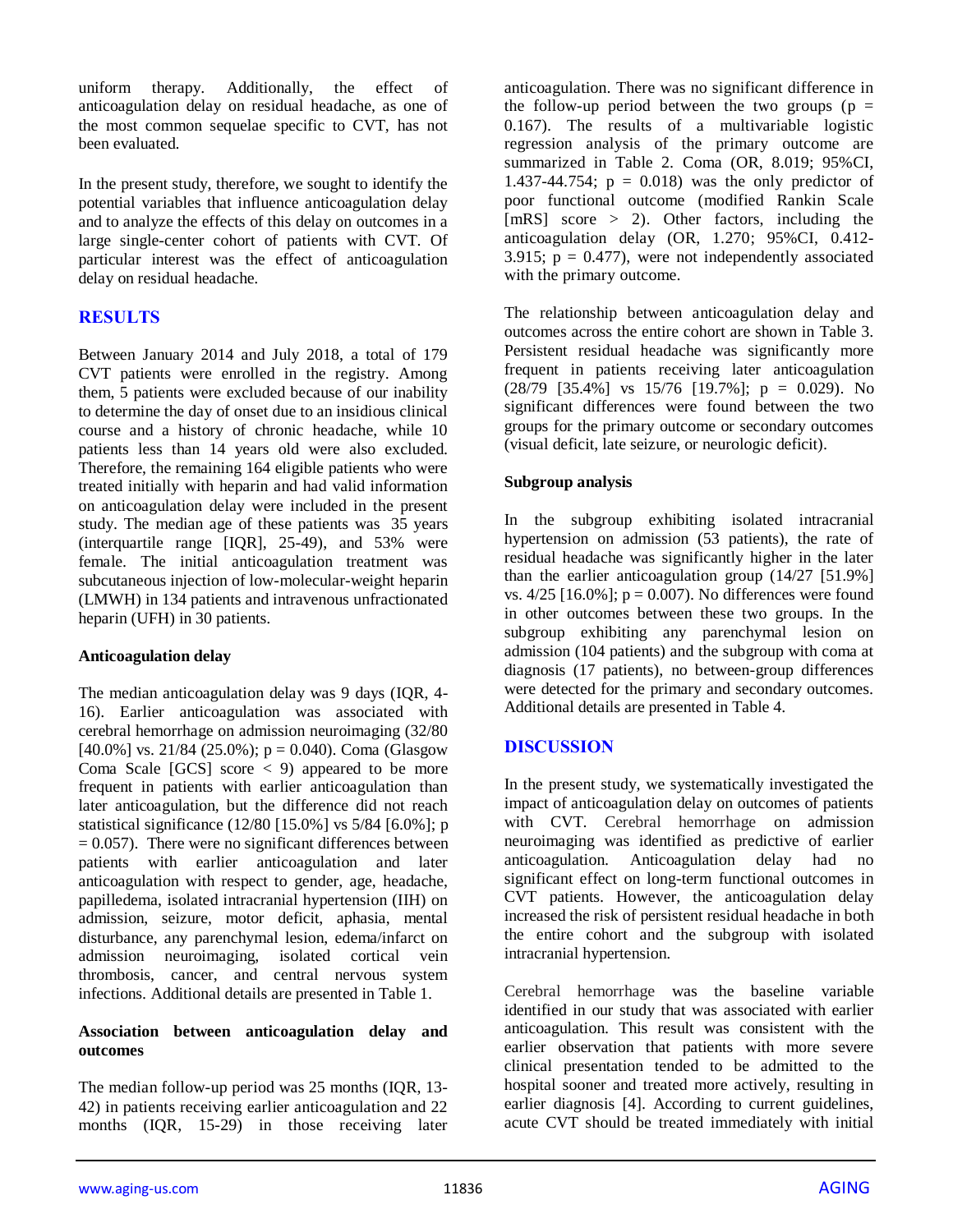|  |  |  |  | Table 1. Association between anticoagulation delay and baseline variables. |
|--|--|--|--|----------------------------------------------------------------------------|
|--|--|--|--|----------------------------------------------------------------------------|

| <b>Baseline variables</b>                        | <b>Earlier anticoagulation</b><br>$(N=80)$ | Later anticoagulation<br>$(N=84)$ | p value |
|--------------------------------------------------|--------------------------------------------|-----------------------------------|---------|
| Female, n (%)                                    | 41/80(51.3)                                | 46/84 (54.8)                      | 0.652   |
| Age, median (IQR), y                             | 33.5(24, 49)                               | 36.5(27, 49)                      | 0.226   |
| Symptoms and signs                               |                                            |                                   |         |
| Headache, n (%)                                  | 74/80 (92.5)                               | 76/84 (90.5)                      | 0.643   |
| Papilledema, n (%)                               | 36/54(66.7)                                | 47/63(74.6)                       | 0.346   |
| IIH on admission, $n$ $(\%)$                     | 25/69(36.2)                                | 28/77 (36.4)                      | 0.987   |
| Seizure, $n$ $(\%)$                              | 36/80(45.0)                                | 32/84(38.1)                       | 0.370   |
| Motor deficit, $n$ $(\%)$                        | 32/80(40.0)                                | 28/84 (33.3)                      | 0.376   |
| Aphasia, n (%)                                   | 18/80(22.5)                                | 18/84 (21.4)                      | 0.868   |
| Mental disturbance, n (%)                        | 18/80 (22.5)                               | 15/84 (17.9)                      | 0.459   |
| Coma, $n$ $(\%)$                                 | 12/80(15.0)                                | 5/84(6.0)                         | 0.057   |
| Parenchymal lesions on admission<br>neuroimaging |                                            |                                   |         |
| Any parenchymal lesion, n (%)                    | 52/80(65.0)                                | 52/84 (61.9)                      | 0.681   |
| Edema/infarct, n (%)                             | 50/80(62.5)                                | 51/84(60.7)                       | 0.814   |
| Cerebral hemorrhage, n (%)                       | 32/80(40.0)                                | 21/84(25.0)                       | 0.040   |
| Isolated cortical vein thrombosis, n (%)         | 3/80(3.8)                                  | 3/84(3.6)                         | 0.951   |
| Risk factors                                     |                                            |                                   |         |
| Cancer, $n$ $(\%)$                               | 4/80(5.0)                                  | 1/84(1.2)                         | 0.202   |
| CNS infection, $n$ $%$ )                         | 5/80(6.3)                                  | 9/84(10.7)                        | 0.306   |

Abbreviations: IQR, interquartile range; IIH, isolated intracranial hypertension; CNS, central nervous system.

**Table 2. Association between anticoagulation delay and the primary outcome (multivariable regression analysis with mRS > 2 across the entire cohort).**

|                               | <b>OR</b> | 95% CI           | p value |
|-------------------------------|-----------|------------------|---------|
| Gender                        | 0.462     | 0.156-1.373      | 0.165   |
| Age                           | 1.025     | 0.990-1.061      | 0.167   |
| Cancer                        | 1.908     | $0.165 - 22.044$ | 0.605   |
| CNS infection                 | 2.897     | $0.616 - 13.628$ | 0.178   |
| Mental disturbance            | 0.864     | 0.198-3.770      | 0.846   |
| Coma                          | 8.019     | 1.437-44.754     | 0.018   |
| Cerebral hemorrhage           | 2.971     | 0.895-9.868      | 0.075   |
| Deep venous system thrombosis | 2.476     | 0.642-9.549      | 0.188   |
| Anticoagulation delay         | 1.270     | 0.412-3.915      | 0.477   |
|                               |           |                  |         |

Abbreviations: mRS, modified Rankin Scale; OR, odds ratio; CI, confidence interval; CNS, central nervous system.

#### **Table 3. Anticoagulation delay and outcomes.**

| Outcomes at the final follow-up | <b>Earlier anticoagulation</b><br>$(N=80)$ | Later anticoagulation<br>$(N=84)$ | p value |
|---------------------------------|--------------------------------------------|-----------------------------------|---------|
| Primary outcome                 |                                            |                                   |         |
| $mRS > 2, n$ (%)                | 12/80(15.0)                                | 11/84(13.1)                       | 0.788   |
| Secondary outcomes              |                                            |                                   |         |
| Residual headache, n (%)        | 15/76(19.7)                                | 28/79 (35.4)                      | 0.029   |
| Visual deficit, $n$ $(\%)$      | 12/76(15.8)                                | 19/79 (24.1)                      | 0.199   |
| Late seizure, $n$ $(\%)$        | 4/76(5.3)                                  | 3/79(3.8)                         | 0.716   |
| Neurologic deficit, $n$ $(\%)$  | 13/76(17.1)                                | 13/79 (16.5)                      | 0.914   |

Abbreviations: mRS, modified Rankin Scale.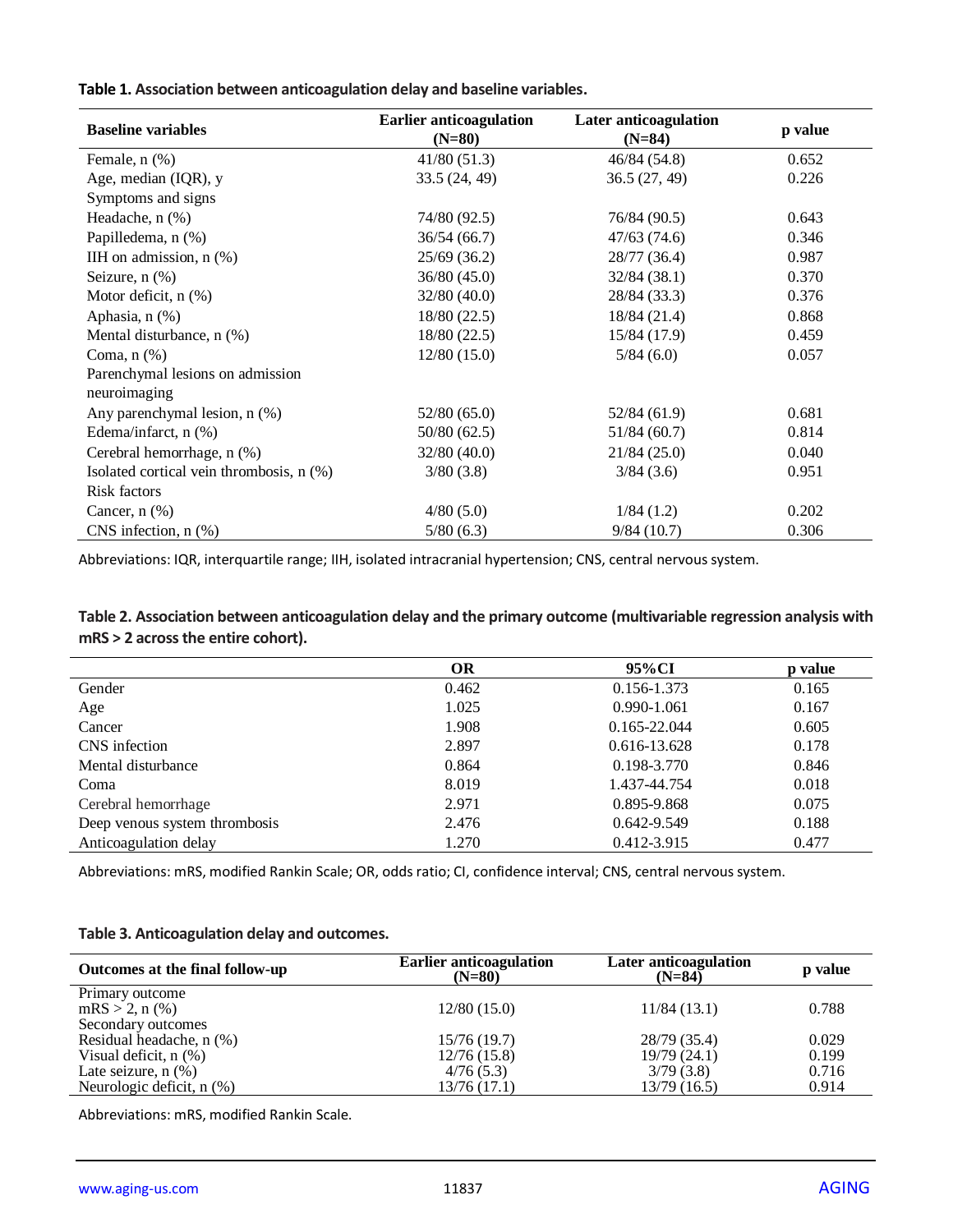**Table 4. Anticoagulation delay and outcomes: subgroup analysis.**

| Subgroup of IIH on admission        | <b>Earlier anticoagulation</b><br>$(N=25)$ | Later anticoagulation<br>$(N=28)$ | p value |  |
|-------------------------------------|--------------------------------------------|-----------------------------------|---------|--|
| Primary outcome                     |                                            |                                   |         |  |
| $mRS > 2, n$ (%)                    | 0/25(0)                                    | 2/28(7.1)                         | 0.492   |  |
| Secondary outcomes                  |                                            |                                   |         |  |
| Residual headache, n (%)            | 4/25(16.0)                                 | 14/27(51.9)                       | 0.007   |  |
| Visual deficit, n (%)               | 5/25(20.0)                                 | 9/27(33.3)                        | 0.279   |  |
| Late seizure, $n$ $(\%)$            | $\theta$                                   |                                   |         |  |
| Neurologic deficit, n (%)           | 0                                          | $\theta$                          |         |  |
| Subgroup with parenchymal lesion on | <b>Earlier anticoagulation</b>             | Later anticoagulation             |         |  |
| admission                           | $(N=52)$                                   | $(N=52)$                          | p value |  |
| Primary outcome                     |                                            |                                   |         |  |
| $mRS > 2, n$ (%)                    | 11/52(21.2)                                | 7/52(13.5)                        | 0.300   |  |
| Secondary outcomes                  |                                            |                                   |         |  |
| Residual headache, n (%)            | 9/48(18.8)                                 | 13/49(26.5)                       | 0.360   |  |
| Visual deficit, $n$ $(\%)$          | 6/48(12.5)                                 | 9/49(18.4)                        | 0.424   |  |
| Late seizure, $n$ $(\%)$            | 4/48(8.3)                                  | 3/49(6.1)                         | 0.715   |  |
| Neurologic deficit, n (%)           | 13/48(27.1)                                | 12/49(24.5)                       | 0.770   |  |
|                                     | <b>Earlier anticoagulation</b>             | Later anticoagulation             |         |  |
| Subgroup with coma at diagnosis     | $(N=12)$                                   | $(N=5)$                           | p value |  |
| Primary outcome                     |                                            |                                   |         |  |
| $mRS > 2, n$ (%)                    | 5/12(41.7)                                 | 2/5(40.0)                         | 1.000   |  |
| Secondary outcomes                  |                                            |                                   |         |  |
| Residual headache, n (%)            | $2/9$ (22.2)                               | 1/5(20.0)                         | 1.000   |  |
| Visual deficit, n (%)               | $3/9$ (33.3)                               | 0/5(0)                            | 0.258   |  |
| Late seizure, $n$ $(\%)$            | 1/9(11.1)                                  | 1/5(20.0)                         | 1.000   |  |
| Neurologic deficit, n (%)           | $4/9$ (44.4)                               | 3/5(60.0)                         | 1.000   |  |

Abbreviations: IIH, isolated intracranial hypertension; mRS, modified Rankin Scale.

heparin therapy, regardless of pre-treatment intracranial hemorrhage [1, 7]. It can therefore be reasonably assumed that admission or diagnosis delay is the direct cause of anticoagulation delay. Isolated intracranial hypertension syndrome, which was associated with admission or diagnosis delay in previous studies [3, 4], was not identified as predictive of anticoagulation delay in our study. This discrepancy may reflect the different distribution of diagnoses or anticoagulation delays among our cohort (the median diagnosis delay was 9 days [data not shown]). In our sample, nearly 50% of patients with seizure or any parenchymal lesion were diagnosed later (over 9 days), leading to a longer median delay in the entire cohort, whereas the median diagnosis delay in the abovementioned earlier study was only 7 days [4].

Anticoagulation delay had no significant impact on long-term functional outcomes of CVT patients because those with severe clinical manifestations tended to be admitted earlier and thus diagnosed and treated earlier. By contrast, patients with a relatively mild presentation (i.e., isolated intracranial hypertension syndrome or isolated headache) were always admitted later [3, 8]. Consequently, the benefits of earlier anticoagulation, if any, were difficult to assess across the entire CVT cohort. However, our results show that anticoagulation delay significantly increased the incidence of residual headache after CVT. The incidence of residual headache during the follow-up period varied in previous studies [9-13]. In a report from the Cerebral Venous Thrombosis Portuguese Collaborative Study Group, the incidences of any residual headache and severe headache after CVT were 47% and 8%, respectively [9]. In the International Study on Cerebral Venous and Dural Sinuses Thrombosis cohort, 14% of patients with CVT had severe headache at the end of the follow-up [10]. In a recent analysis of 161 CVT patients from a single center, 20% of survivors reported remaining frequent headaches [12]. In our cohort, 28% of CVT survivors experienced frequent or severe headaches. These incidences are difficult to compare due to the different definitions of remaining headaches. The cause of residual headaches after CVT is unclear, though remaining sinus occlusion, post-thrombotic sinus stenosis, or persistent intracranial hypertension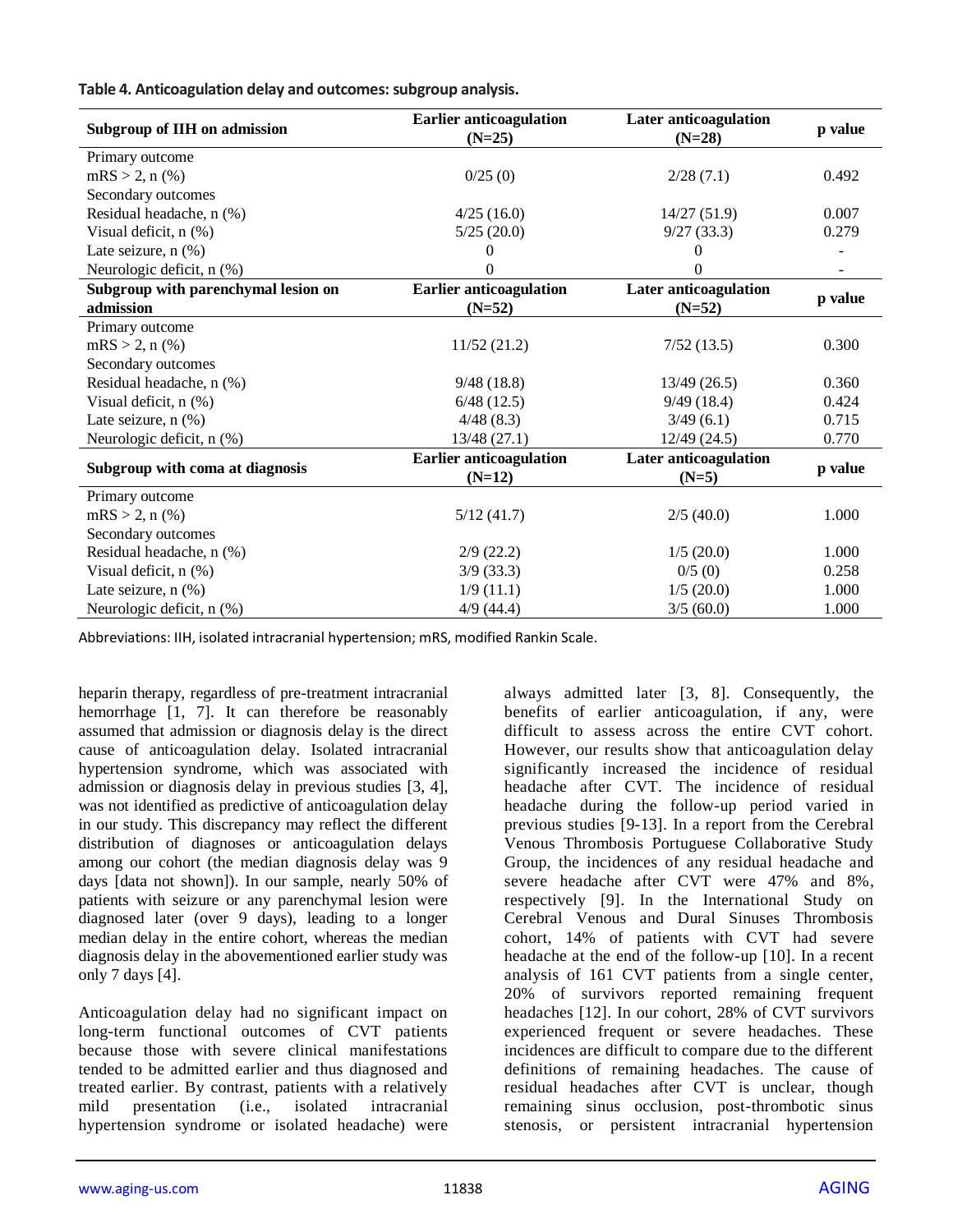could be the reason for residual headaches in some cases [14].

One limitation of the present study is that valuable information on the cause of residual headaches after CVT, such as persistent raised intracranial pressure or occluded sinuses, was not analyzed and warrants further study. We therefore cannot draw a conclusion about the mechanisms by which anticoagulation delay may lead to more frequent or severe headaches. Another limitation of the study is the difficulty to ascertain the exact day of onset in some of cases with a gradual clinical course or a history of chronic headache. Additionally, given the nature of our single-center design, the generalizability of our results may be hindered. Nonetheless, the strength of our study is the large sample and uniform treatment approach, which minimized outcome confusion from various treatments.

Our findings have several implications for practice. It may be appropriate to pay more attention to remaining<br>headaches in CVT patients who received headaches in CVT patients who received anticoagulation later. Routine follow-up imaging of the cerebral venous system to re-evaluate potential causes of the headaches may be a reasonable approach for patients with remaining frequent or severe headaches.

In conclusion, anticoagulation delay was found to be common among patients with CVT. Anticoagulation delay was not associated with poor functional outcome, but may have led to an increased risk of residual headaches across our entire cohort and in the subgroup with isolated intracranial hypertension.

# **MATERIALS AND METHODS**

#### **Study participants, baseline variables and ethics statement**

The present study was based on a prospective CVT registry in our center. We reviewed electronic medical records of all patients enrolled in this registry between January 2014 and July 2018. Diagnosis of CVT was confirmed by magnetic resonance imaging combined with magnetic resonance venography, contrastenhanced magnetic resonance venography, or digital subtraction angiography. Patients with a first episode of CVT were included if they were initially treated with heparin and had valid information regarding anticoagulation delay. CVTs in the pediatric population (less than 14 years old) were excluded. This study was approved by the Ethics Committee of Xuanwu Hospital of Capital Medical University and was carried out in compliance with the Helsinki Declaration. Written informed consent was obtained from all patients or their legal authorized representatives.

We recorded the following information: age, gender, risk factors, the day of symptom onset, the day of hospital admission, the day of confirmed diagnosis, the day of anticoagulation initiation, signs and symptoms from onset to diagnosis, isolated intracranial hypertension on admission (any combination of headache, vomiting, and papilledema with/without visual loss or sixth nerve paresis, without other neurological signs or symptoms), GCS score at diagnosis, sinuses or veins involved, characteristics of parenchymal lesions on admission neuroimaging (edema/infarct, cerebral hemorrhage).

Anticoagulation delay was defined as the time interval between symptom onset and anticoagulation initiation. Earlier anticoagulation was defined as an anticoagulation delay of less than the median for the sample. We compared potential explanatory variables between patients in the earlier anticoagulation group and those in later anticoagulation group.

#### **Treatment protocols**

In our center, patients with CVT receive standard medical treatment according to the current guidelines immediately after diagnosis [1]. Intravenous UFH or subcutaneous LMWH in adjusted doses are options for acute CVT, though the latter is usually preferred because of its proven superior safety profile [15]. Heparin for acute CVT is usually maintained 10 to 14 days. If the patient is then clinically stable, heparin is followed by oral anticoagulants for 3 to 6 months. The duration of oral anticoagulants depends on prothrombotic conditions and patient preference.

#### **The primary and secondary outcomes**

Follow-up visits were made at 6 and 12 months and yearly thereafter. The primary outcome was death or dependency defined as  $mRS > 2$  at the final follow-up. Secondary outcomes were residual headache, visual deficit (any persistent decrease in visual acuity or visual field defect related to CVT), late seizure (defined as any seizure during the follow-up period), and neurologic deficit (any language or motor impairment) at the final follow-up. Residual headache was defined as a frequent headache attack (more than once a week) or severe headache (requiring bed rest or hospital admission) after CVT and during the recent 3 months. For patients who were lost to follow-up, the outcome at discharge was considered the final outcome.

We analyzed the impact of anticoagulation delay on outcomes among the entire cohort and in the subgroups with isolated intracranial hypertension, any parenchymal lesion on admission neuroimaging, and coma.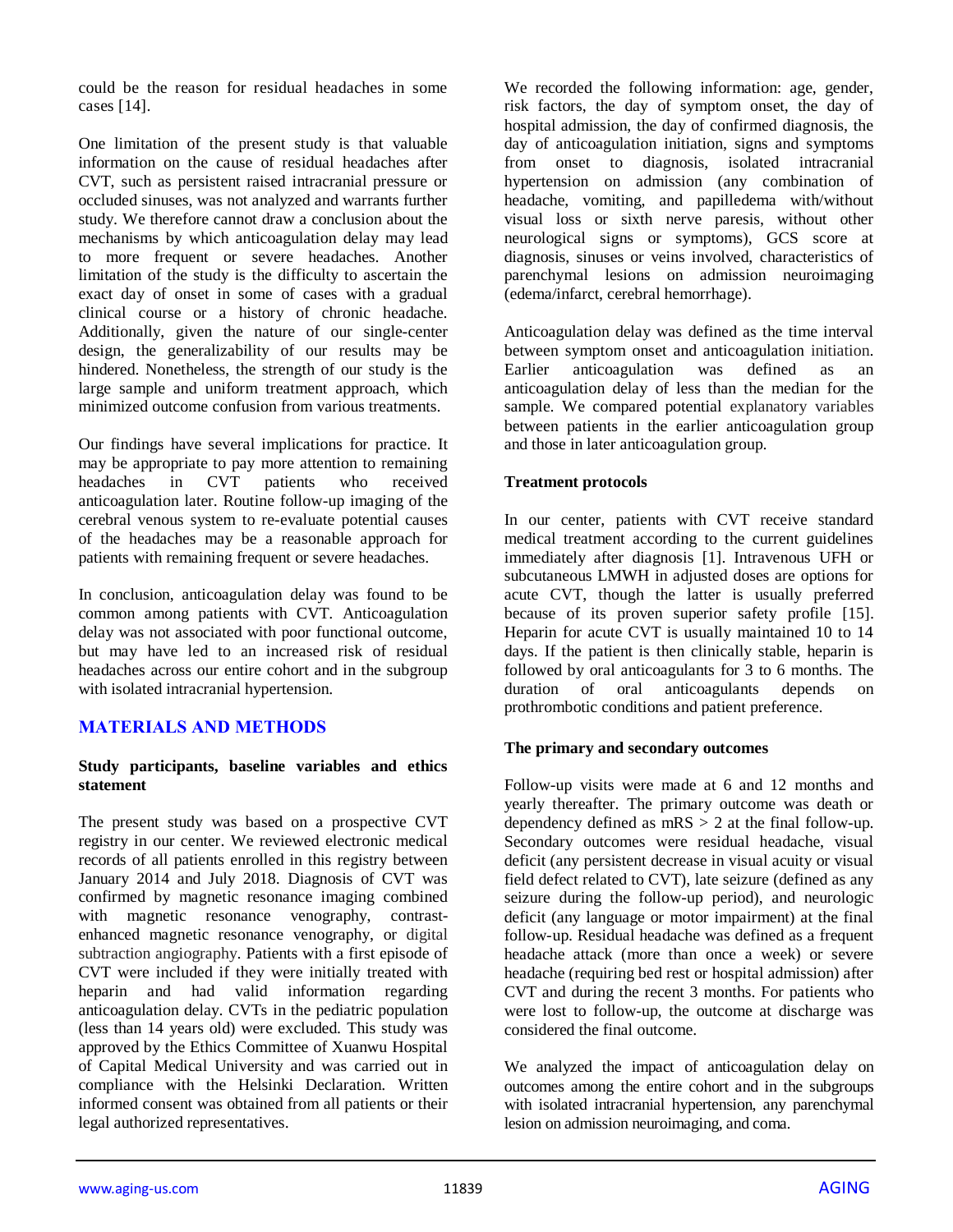#### **Statistical analysis**

Continuous variables were expressed as the mean  $\pm$ standard deviation (SD) or median (IQR), as appropriate, and were checked for normal distribution using the Kolmogorov-Smirnov test. Categorical variables were expressed as percentages. Bivariate analyses using the t-test or Mann-Whitney U test for continuous variables and chi-square test for categorical variables were performed to compare baseline variables and outcomes between patients in the earlier and later anticoagulation groups. Imbalanced baseline variables  $(p < 0.1$  in a bivariate analysis) and recognized prognostic factors were entered into a multivariable logistic regression analysis, which included anticoagulation delay as the independent variable, mRS > 2 at final follow-up as the dependent variable, and gender, age, cancer, central nervous system infection, mental disturbance, coma, cerebral hemorrhage, and deep venous system thrombosis as covariates [1]. Statistical analysis was performed using SPSS 23.0 (IBM Corp). All tests were 2-tailed, and p values  $< 0.05$ were considered significant.

# **ACKNOWLEDGMENTS**

The authors wish to thank William Goldman, Ph.D., for assistance in the English language revision of the manuscript.

# **CONFLICTS OF INTEREST**

The authors declare that there are no potential conflicts of interest relevant to this article.

#### **FUNDING**

This study was supported by Cheung Kong (Chang jiang) Scholars Program (T2014251), National Key R&D Program of China (2016YFC1301502) and Beijing Municipal Administration of Hospitals Clinical Medicine Development of Special Funding Support (ZYLX201706).

# **REFERENCES**

1. Saposnik G, Barinagarrementeria F, Brown RD Jr, Bushnell CD, Cucchiara B, Cushman M, deVeber G, Ferro JM, Tsai FY, and American Heart Association Stroke Council, and the Council on Epidemiology and Prevention. Diagnosis and management of cerebral venous thrombosis: a statement for healthcare professionals from the American Heart Association/American Stroke Association. Stroke. 2011; 42:1158–1192.

<https://doi.org/10.1161/STR.0b013e31820a8364> PMID[:21293023](https://pubmed.ncbi.nlm.nih.gov/21293023)

- 2. Silvis SM, de Sousa DA, Ferro JM, Coutinho JM. Cerebral venous thrombosis. Nat Rev Neurol. 2017; 13:555–65. <https://doi.org/10.1038/nrneurol.2017.104> PMI[D:28820187](https://pubmed.ncbi.nlm.nih.gov/28820187)
- 3. Ferro JM, Lopes MG, Rosas MJ, Fontes J, and VENOPORT Investigators. Delay in hospital admission of patients with cerebral vein and dural sinus thrombosis. Cerebrovasc Dis. 2005; 19:152–56. <https://doi.org/10.1159/000083248> PMI[D:15644627](https://pubmed.ncbi.nlm.nih.gov/15644627)
- 4. Ferro JM, Canhão P, Stam J, Bousser MG, Barinagarrementeria F, Massaro A, Ducrocq X, Kasner SE, and ISCVT Investigators. Delay in the diagnosis of cerebral vein and dural sinus thrombosis: influence on outcome. Stroke. 2009; 40:3133–38. <https://doi.org/10.1161/STROKEAHA.109.553891> PMI[D:19608994](https://pubmed.ncbi.nlm.nih.gov/19608994)
- 5. Girot M, Ferro JM, Canhão P, Stam J, Bousser MG, Barinagarrementeria F, Leys D, and ISCVT Investigators. Predictors of outcome in patients with cerebral venous thrombosis and intracerebral hemorrhage. Stroke. 2007; 38:337–42. <https://doi.org/10.1161/01.STR.0000254579.16319.35> PMI[D:17204682](https://pubmed.ncbi.nlm.nih.gov/17204682)
- 6. Bousser MG, Ferro JM. Cerebral venous thrombosis: an update. Lancet Neurol. 2007; 6:162–70. [https://doi.org/10.1016/S1474-4422\(07\)70029-7](https://doi.org/10.1016/S1474-4422(07)70029-7) PMI[D:17239803](https://pubmed.ncbi.nlm.nih.gov/17239803)
- 7. Ferro JM, Bousser MG, Canhao P, Coutinho JM, Crassard I, Dentali F, di Minno M, Maino A, Martinelli I, Masuhr F, Aguiar de Sousa D, Stam J, and European Stroke Organization. European Stroke Organization guideline for the diagnosis and treatment of cerebral venous thrombosis - endorsed by the European Academy of Neurology. Eur J Neurol. 2017; 24:1203– 1213.

<https://doi.org/10.1111/ene.13381> PMI[D:28833980](https://pubmed.ncbi.nlm.nih.gov/28833980)

- 8. Cumurciuc R, Crassard I, Sarov M, Valade D, Bousser MG. Headache as the only neurological sign of cerebral venous thrombosis: a series of 17 cases. J Neurol Neurosurg Psychiatry. 2005; 76:1084–87. <https://doi.org/10.1136/jnnp.2004.056275> PMI[D:16024884](https://pubmed.ncbi.nlm.nih.gov/16024884)
- 9. Ferro JM, Lopes MG, Rosas MJ, Ferro MA, Fontes J, and Cerebral Venous Thrombosis Portugese Collaborative Study G. Long-term prognosis of cerebral vein and dural sinus thrombosis. results of the VENOPORT study. Cerebrovasc Dis. 2002; 13:272–278. <https://doi.org/10.1159/000057855> PMI[D:12011553](https://pubmed.ncbi.nlm.nih.gov/12011553)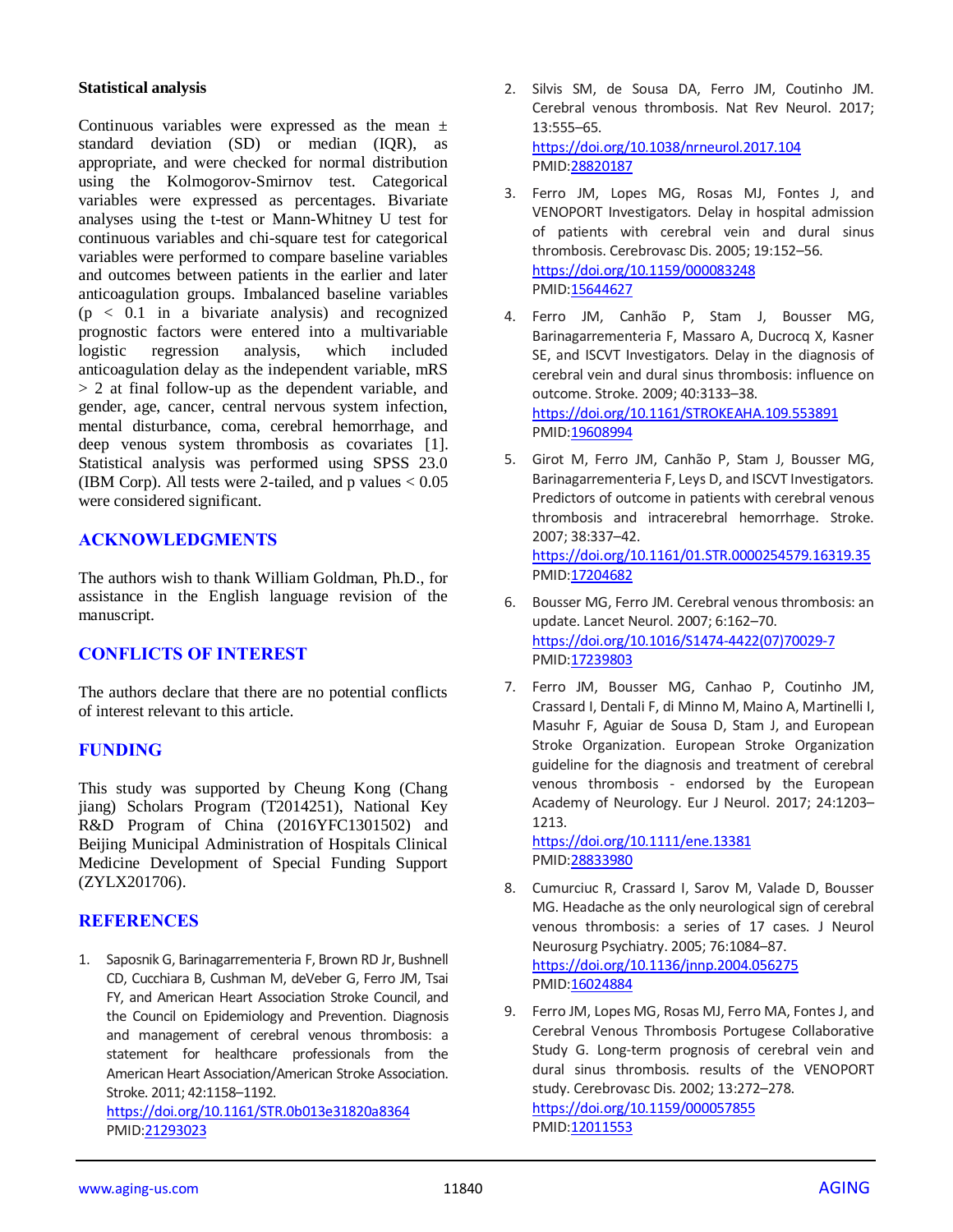- 10. Ferro JM, Canhão P, Stam J, Bousser MG, Barinagarrementeria F, and ISCVT Investigators. Prognosis of cerebral vein and dural sinus thrombosis: results of the international study on cerebral vein and dural sinus thrombosis (ISCVT). Stroke. 2004; 35:664–70. <https://doi.org/10.1161/01.STR.0000117571.76197.26> PMID[:14976332](https://pubmed.ncbi.nlm.nih.gov/14976332)
- 11. Koopman K, Uyttenboogaart M, Vroomen PC, van der Meer J, De Keyser J, Luijckx GJ. Long-term sequelae after cerebral venous thrombosis in functionally independent patients. J Stroke Cerebrovasc Dis. 2009; 18:198–202. [https://doi.org/10.1016/j.jstrokecerebrovasdis.2008.1](https://doi.org/10.1016/j.jstrokecerebrovasdis.2008.10.004)

[0.004](https://doi.org/10.1016/j.jstrokecerebrovasdis.2008.10.004) PMID[:19426890](https://pubmed.ncbi.nlm.nih.gov/19426890)

12. Hiltunen S, Putaala J, Haapaniemi E, Tatlisumak T. Long-term outcome after cerebral venous thrombosis: analysis of functional and vocational outcome, residual symptoms, and adverse events in 161 patients. J Neurol. 2016; 263:477–84. <https://doi.org/10.1007/s00415-015-7996-9> PMID[:26725090](https://pubmed.ncbi.nlm.nih.gov/26725090)

13. Breteau G, Mounier-Vehier F, Godefroy O, Gauvrit JY, Mackowiak-Cordoliani MA, Girot M, Bertheloot D, Hénon H, Lucas C, Leclerc X, Fourrier F, Pruvo JP, Leys D. Cerebral venous thrombosis 3-year clinical outcome in 55 consecutive patients. J Neurol. 2003; 250:29–35. <https://doi.org/10.1007/s00415-003-0932-4> PMI[D:12527989](https://pubmed.ncbi.nlm.nih.gov/12527989)

- 14. Strupp M, Covi M, Seelos K, Dichgans M, Brandt T. Cerebral venous thrombosis: correlation between recanalization and clinical outcome—a long-term follow-up of 40 patients. J Neurol. 2002; 249:1123–24. <https://doi.org/10.1007/s00415-002-0749-6> PMI[D:12420718](https://pubmed.ncbi.nlm.nih.gov/12420718)
- 15. Coutinho JM, Ferro JM, Canhão P, Barinagarrementeria F, Bousser MG, Stam J, and ISCVT Investigators. Unfractionated or low-molecular weight heparin for the treatment of cerebral venous thrombosis. Stroke. 2010; 41:2575–80.

<https://doi.org/10.1161/STROKEAHA.110.588822> PMI[D:20930161](https://pubmed.ncbi.nlm.nih.gov/20930161)